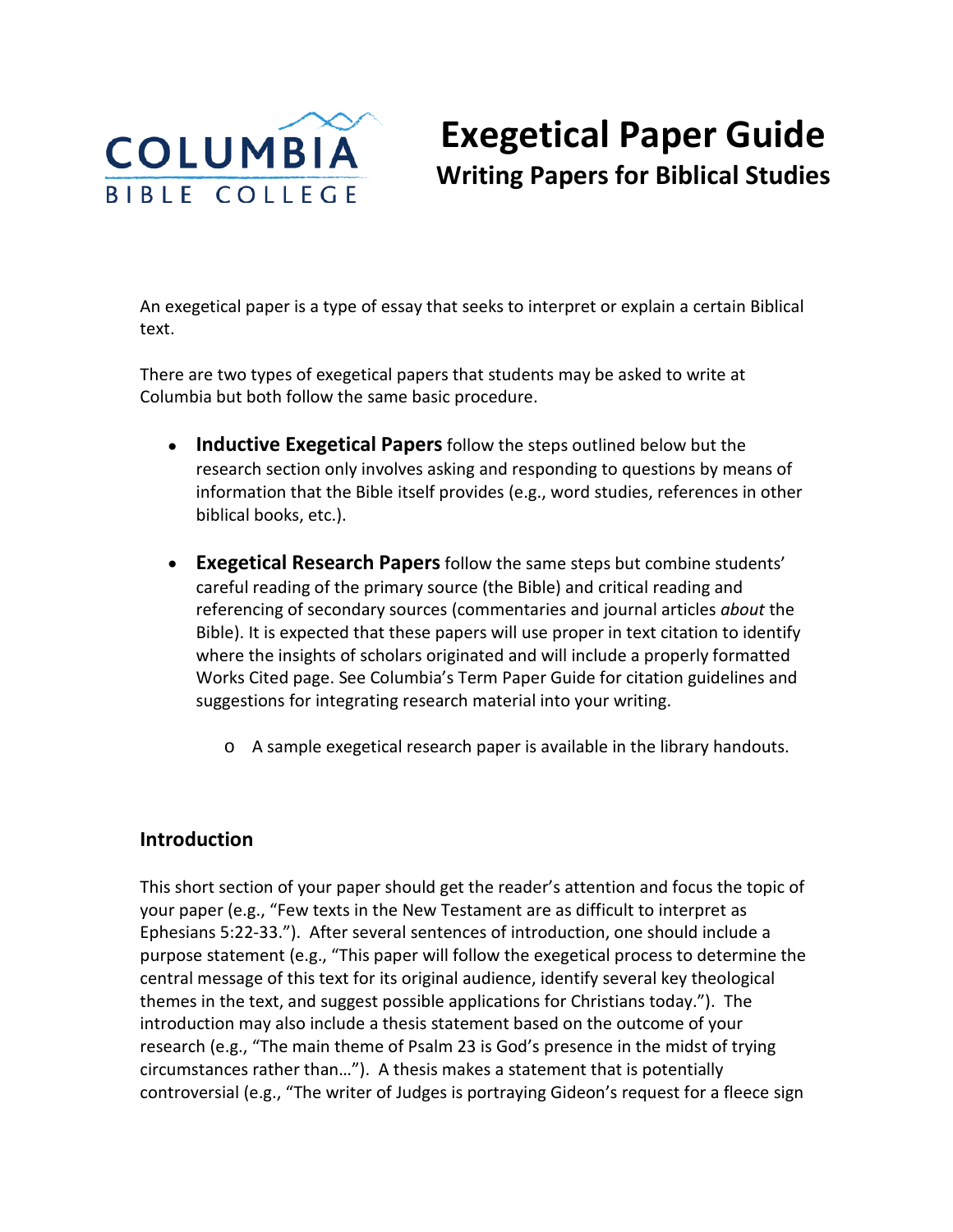in negative ways and not as an example to follow"). Others could disagree with this statement so your paper will need to argue that this point is defensible.

# **Determine the Text Unit**

If you have been given a specific group of verses this step might be unnecessary, but if not, you need to determine where a given text begins and ends. Normally text units will be at least 10 or more verses but not more than 30 or 40. Try to limit your text and prove that your text is new (e.g., new theme, location, characters, etc.). You may just be studying a scene from within a larger story which is fine as long as you mention this in your paper.

# **Compare English Versions**

Read through the text in a number of good English versions. Note any significant differences between the versions and any comments in the footnotes of these versions about other possible ways of translating the text into English. Include the most important variations in your paper and explain what difference these variations could make.

# **Create a Structural Outline**

While there are several possibilities here, you should be able to outline the text based upon either content (e.g., theme 1,2, and 3) or literary structure (e.g., vision, rhetorical question, argument, result, location notice, description of speaker, reason, time notice, etc.). This outline should be at about one half to one page in length.

# **Identify the Genre of the Text**

Determine whether the text is poetry, law, historical narrative, wisdom, prophecy, apocalyptic, or epistle. Then look carefully at your specific text to see what form (or subgenre) is represented here (e.g., lament psalm, parable, prophetic woe oracle, etc.)

# **Research the Text**

In this section, state briefly what your assumptions are about authorship and date ("This paper will assume that Paul wrote this text during his time in a Roman jail"). Are there any background questions that need to be answered? ("To understand Samson's birth and early life, it is important to explore the Nazirite vow described in Number 6"). Are there key questions that the original audience would have been particularly concerned about? This background material should be brief—one page or less. Then work your way carefully through each section of the text explaining and clarifying any difficult words, phrases, or concepts that are not clear. If the text is making an argument, explain the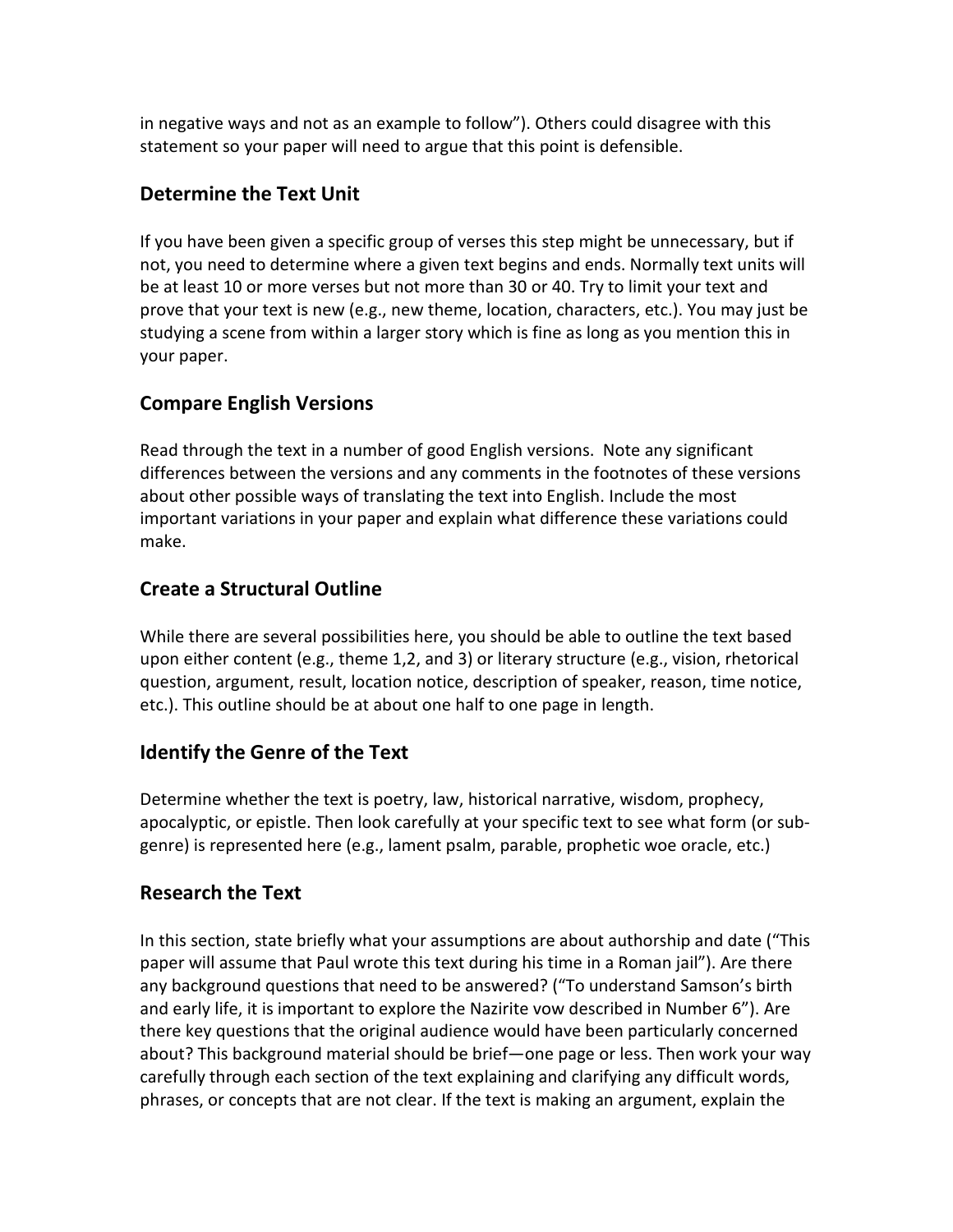argument. If the text is a narrative, explain why the author tells the story this way. If the text is poetry, explain the structure and any poetic devices. Keep relating your findings to the big question: What is the message of the text to its readers many years ago?

# **Relate the Parts**

In a paragraph, summarize the way the text fits together. For example: "After a description of how useless wooden idols are (vv.1-4), Isaiah goes on to describe the power and awesomeness of God (vv.5-10). He concludes the text with a statement about how God will crush all these useless Assyrian gods (vv.11-13)."

# **Construct a Focus Statement**

A focus statement is a one to two sentence summary of the message of the text for those we think were the original audience. This is a high point for your paper so spend significant time thinking about this. Why is your text in the book where it is? What is the author's main point in your text? For example in relation to Isaiah 7:1-25: "Isaiah tells King Ahaz and the people of Judah to trust only Yahweh in the midst of the threat from both Israel and Aram. All other forms of security are worthless."

# **Explain the Theology**

What does the text seem to be teaching about the nature of God, about following God, about the way God sees humanity, or about God's larger mission in the world? Include a number of paragraphs here with one theological insight in each paragraph. Demonstrate how this theological insight shows up in your text and how this theological insight relates to the rest of that biblical book as well as to the theology of the rest of the Bible. Is it a key theme in the rest of the book? Does the rest of the Bible affirm it strongly?

# **Apply the Text to the Present**

Often the best approach here is to look back to the theological insights noted above, and process how they could be applied at either the individual or church level today. If a key theological insight is that "Amos argues in this chapter that God is deeply concerned for social justice," a number of paragraphs could be devoted to evaluating how committed the contemporary church is—or individual Christians are—about pursuing social justice, and suggesting ways to demonstrate more commitment.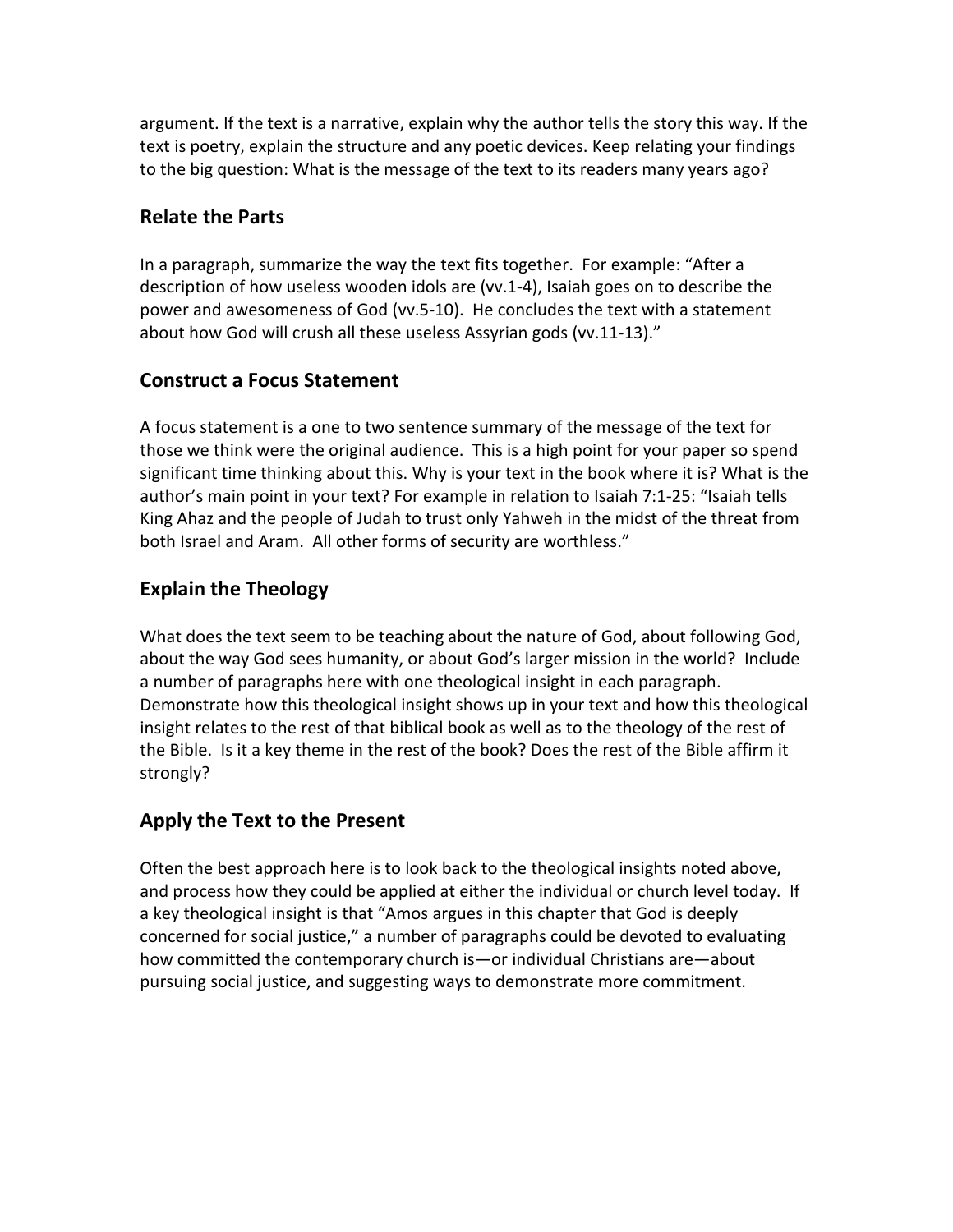## **Works Cited**

If your exegetical paper involved research beyond simply using your Bible, list all the sources that you have cited in your paper on a separate page according to the proper format noted below.

It is worth mentioning that many research sources in biblical studies have specific guidelines for Works Cited page citation (e.g. bible commentaries, bible dictionaries, and biblical studies software). Use Columbia's Term Paper Guide to see how these unique kinds of sources should be cited.

For more detail related to the exegetical process, see:

Gorman, Michael J. *Elements of Biblical Exegesis: A Basic Guide for Students and Ministers*. Hendrickson, 2009.

**Do you still need help? Make an appointment with the Librarian (for research and citation help) or the Academic Support Office (for writing and citation help). Both offices are located in the library.**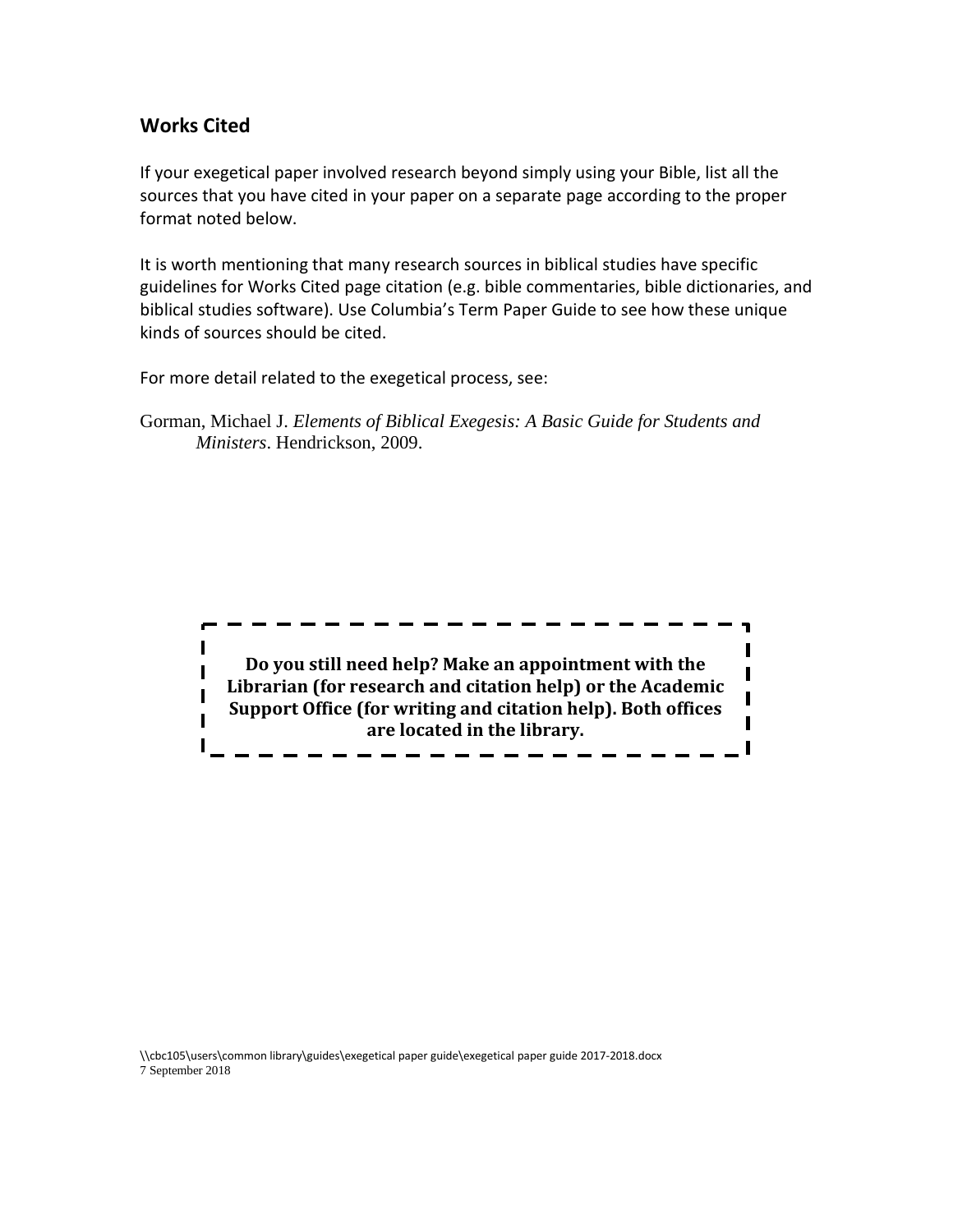#### Works Cited

- Brueggemann, Walter. *Isaiah 40-66.* John Knox Press, 1998. Westminster Bible Companion.
- Goldingay, John. *Isaiah.* Hendrickson, 2001. New International Biblical

Commentary. Old Testament Series 13.

*The Holy Bible: New International Version.* Tyndale House, 1991.

*The Holy Bible: New Revised Standard Version.* Collins, 1989.

*The Holy Bible: The New King James Version.* Broadman & Holman, 1988.

Hubbard, Jr., Robert L. "Ys'." *New International Dictionary of Old Testament Theology & Exegesis.* Vol. 2. Zondervan, 1997. 556-562.

*The Jerusalem Bible.* Doubleday & Company, 1968.

- Kohlenberger III, John R. and James A. Swanson. *The Hebrew English Concordance to the Old Testament: with the New International Version.*  Zondervan, 1998.
- McKenna, David L. *Isaiah 40-66.* Word Books, 1994. The Communicator's Commentary Series, Old Testament 16b.
- Oswalt, John N. *The Book of Isaiah: Chapters 40-66.* Eerdmans, 1998. The New International Commentary on the Old Testament.
- Seitz, Christopher R. "The Book of Isaiah 40-66"*. The New Interpreter's Bible.*  Vol.6. Abingdon, 2001. 308-552.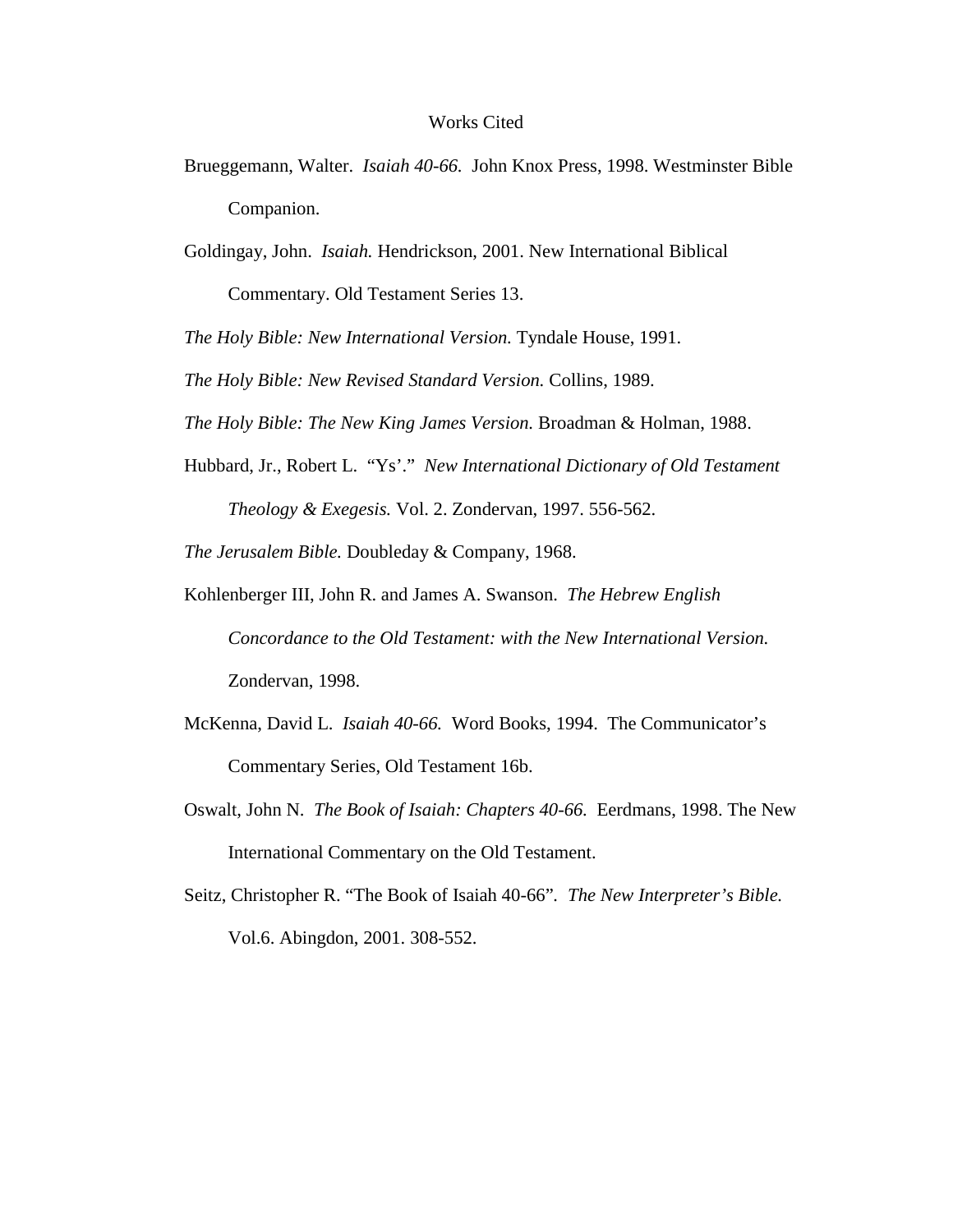## The Idols of Babylon and the One True God Isaiah  $46:1-3$

State of the Control

 $\mathbf{r}$ 

An Exegetical Paper<br>Presented to Sam Smits Instructor in Major Prophets<br>Columbia Bible College

> By<br>Stan Dyck October 21, 2001 **Box 603**

 $\mathbf{r}$  .  $\mathcal{L}^{\mathcal{L}}$ 

 $\bar{z}$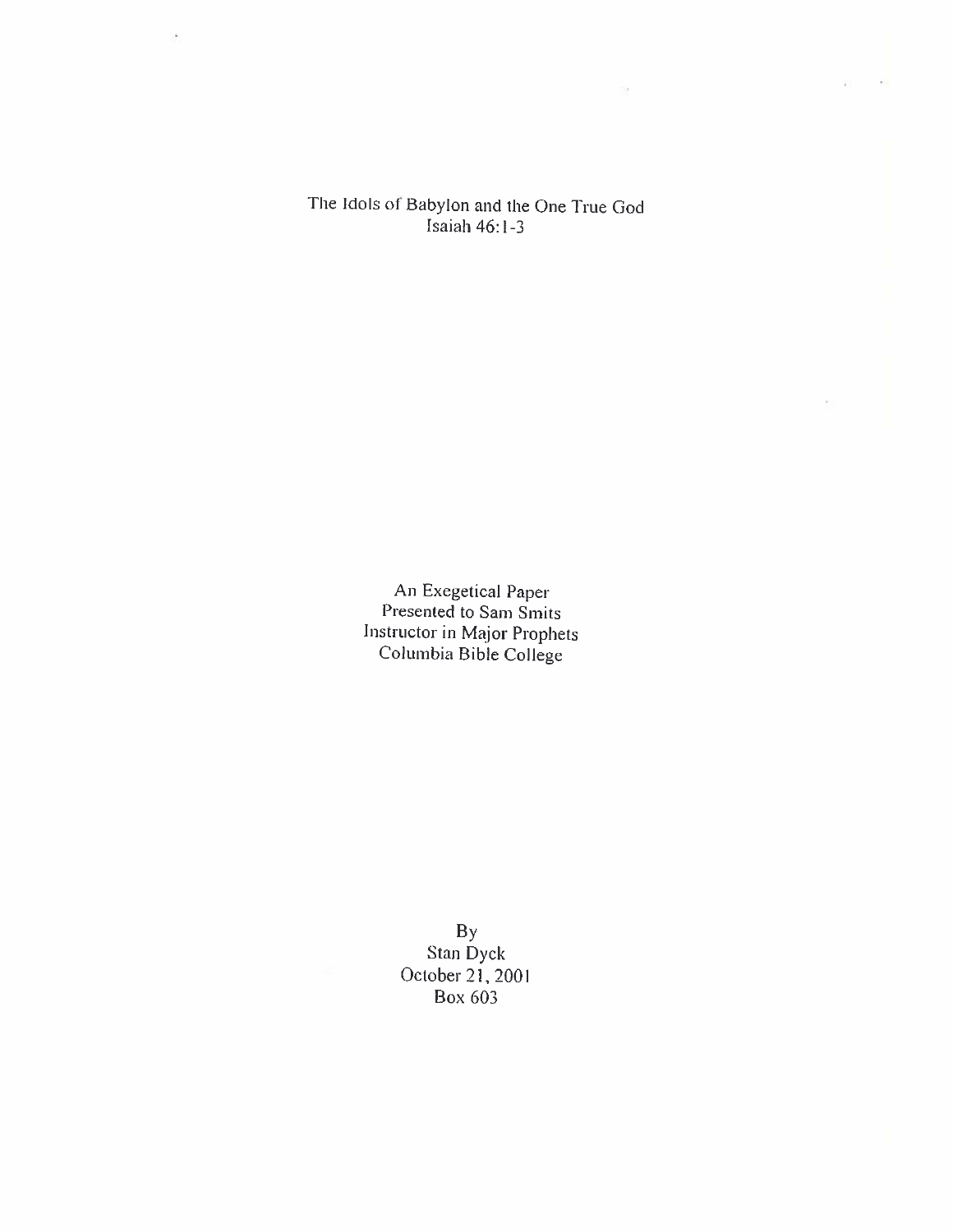|  | Table of Contents |
|--|-------------------|
|  |                   |

 $\hat{P}^{(1)}_{\lambda}$ 

 $\overline{\mathcal{D}}$ 

 $\omega_{\rm c}$ 

 $\bar{z}$ 

 $\sim 20$ 

 $\overline{\mathcal{O}}$ 

 $\epsilon$ 

第二回の

b)

5(s)

|                    |                       | Table of Contents                   |                         |
|--------------------|-----------------------|-------------------------------------|-------------------------|
|                    |                       |                                     | Page                    |
| $\mathbf{I}$ .     | Introduction          |                                     | 1                       |
| II.                | Examining the Text    |                                     | 1                       |
|                    | A.                    | Determine the Text Unit             | $\mathbf{I}$            |
|                    | <b>B.</b>             | <b>Compare English Versions</b>     | $\overline{2}$          |
|                    | C.                    | Create a Structural Outline         | $\overline{2}$          |
|                    | D.                    | Identify the Genre of the Text      | $\overline{\mathbf{3}}$ |
|                    | E.                    | <b>Research the Text</b>            | 3                       |
| III.               | Interpreting the Text |                                     | 9                       |
|                    | A.                    | <b>Relate the Parts</b>             | 9                       |
|                    | <b>B.</b>             | <b>Construct a Thrust Statement</b> | 10                      |
|                    | C.                    | <b>Explain the Theology</b>         | 10                      |
| IV.                | Applying the Text     |                                     | 11                      |
|                    | A.                    | Apply the Text to the Present       | 11                      |
| Conclusion         |                       | 13                                  |                         |
| <b>Works Cited</b> |                       | 14                                  |                         |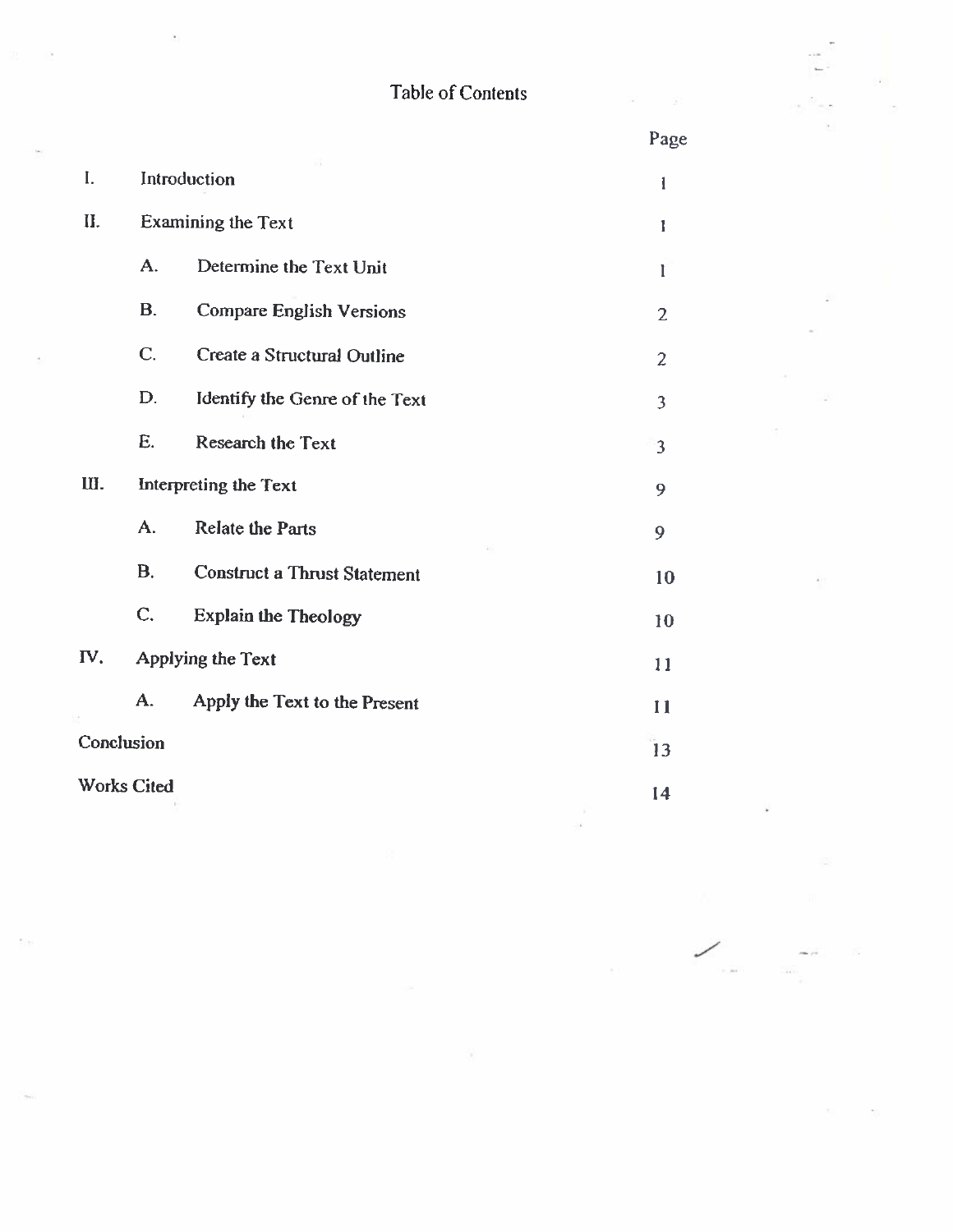## Introduction

The book of Isaiah is full of wonderful things that God is trying to teach his people. The specific passage from Isaiah that this essay will be examining is Isaiah 46:1-13. The purpose of this essay is to explore the author's intent in writing this passage of scripture and also to  $M = -1$ determine the application of the text for the original audience and for Christians today.

#### Determine the Text Unit

To begin the exegetical method, it is necessary to determine the text unit because ma dech English Bible from whom sometimes the Bible does not always make the proper distinctions of where text units begin or end. The first reason why Isaiah 46:1-13 is a complete text unit is because it begins with a new subject. In Isaiah 45 the subject matter is how Yahweh is going to use Cyrus to take over the nations so that Israel will be able to return to Jerusalem. Isaiah 46 changes subjects and Yahweh begins to speak about the gods of Babylon and how they are in no way comparable to himself. A different subject begins in Isaiah 47:1, where Yahweh is now speaking about the fall of Babylon.

A second reason that Isaiah 46:1-13 is a text unit is because there is a new audience being addressed by Yahweh in this chapter. In Isaiah 45, Yahweh is having a conversation with Cyrus,  $J_{b}J_{b}L$ the Persian. Yahweh's audience changes in Isaiah 46:1 when he addresses Israel. The audience changes again in Isaiah 47:1 when Yahweh speaks to Babylon. Therefore, the changes in subject matter and audience before and after Isaiah 46:1-13 make it clear that this is a complete text unit. **Compare English Versions** 

Now that the text unit has been established, it is necessary to examine different versions of the text. After looking at a number of good English Versions, there are some significant differences in the text that need to be mentioned. The first significant difference is found in verse thirteen. Here, the NIV uses the word "righteousness" where some of the other versions

1

gur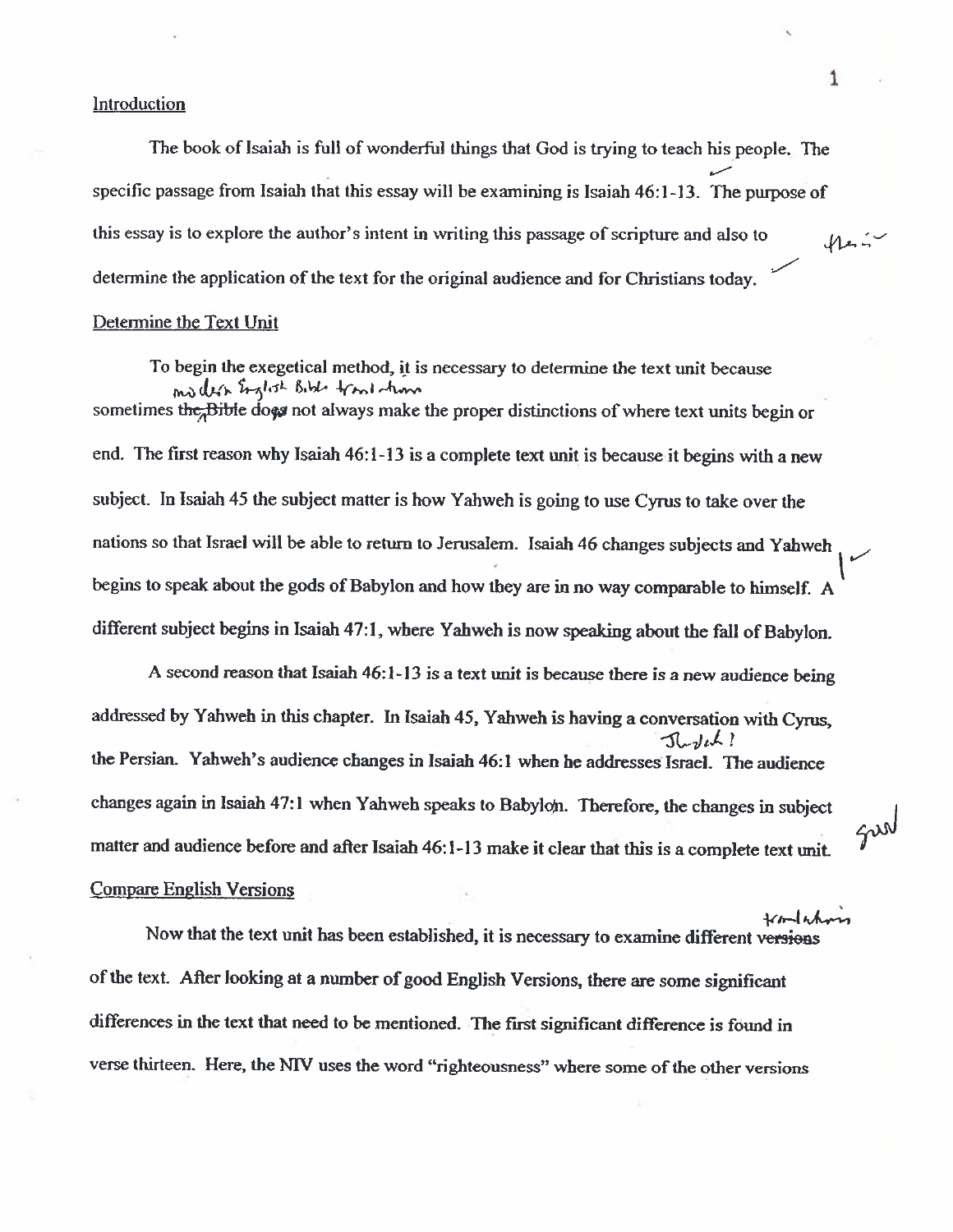

use "deliverance" or "victory." Another difference is found in verse eight where the NIV uses the word "rebels" and other versions use "sinners," "transgressors," and "guilty ones." In verse three, the NRSV, the NJKV, and the Jerusalem Bible all differ from the NIV in the way the verse is ordered. The NIV says, "... you whom I have upheld since you were conceived, and have carried since your birth" (46:3). The other translations mention "birth" first and then "conceived" or "womb." Verse twelve also contains some differences for the term "stubbornhearted" which the NIV uses. Other versions use "faint hearts" and "stubborn, evil people." The final difference that needs to be mentioned is found in verse one. Here the NKJV talks about "weary beasts" where other versions use "weary animals" or just "weary."

Create a Structural Outline

| I.   |                | Babylon's gods                        | $vv.1-2$        |                                      |
|------|----------------|---------------------------------------|-----------------|--------------------------------------|
|      | A.             | Description of gods                   | la              | Bel bows down, Nebo stoops low       |
|      | <b>B.</b>      | Description of burdensome idols       | $1b-2a$         | idols are borne by beasts of burden. |
|      | C.             | Description of idol's/god's power 2bc |                 | unable to rescue the burden          |
| П.   |                | Yahweh's Address #1                   | $vv.3-4$        |                                      |
|      | A.             | Call to attention                     | 3a              | Listen to me                         |
|      | <b>B.</b>      | Identification of audience            | 3ab             | house of Jacobhouse of Israel        |
|      | C.             | Description of unfailing support      | $3c-4$          |                                      |
|      |                | 1. Example #1                         | 4 <sub>b</sub>  | I am he who will sustain you.        |
|      |                | 2. Example $#2$                       | 4c              | I have made you                      |
|      |                | 3. Example $#3$                       | 4 <sub>c</sub>  | I will carry you                     |
|      |                | 4. Example #4                         | d               | I will sustain youI will rescue you. |
| III. |                | Yahweh's Address #2                   | $vv.5-7$        |                                      |
|      | A.             | <b>Rhetorical Questions</b>           | 5               |                                      |
|      |                | 1. Question #1                        | 5a              | To whom will you compare me          |
|      |                | 2. Question #2                        | 5 <sub>b</sub>  | To whom will you liken me            |
|      | В.             | Description of making idols           | 6abc            | pour out gold hire a goldsmith       |
|      | C.             | Description of idol worship           | $6d-7$          | they bow down and worship it.        |
| IV.  |                | Yahweh's Address #3<br>$v$ v.8-11     |                 |                                      |
|      | A.             | Call to remember                      | $8-9a$          | Remember this, fix it in mind        |
|      | $\mathbf{B}$ . | Description of sovereignty            | $9b-11$         |                                      |
|      |                | 1. Rationale #1                       | 9 <sub>bc</sub> | I am God, and there is no other      |
|      |                | 2. Rationale #2                       | 10ab            | make knownwhat is still to come.     |
|      |                | 3. Rationale #3                       | 10cd            | I say: My purpose will stand         |
|      |                | 4. Rationale #4                       | 11              | I summonto fulfill my numose         |

 $\overline{2}$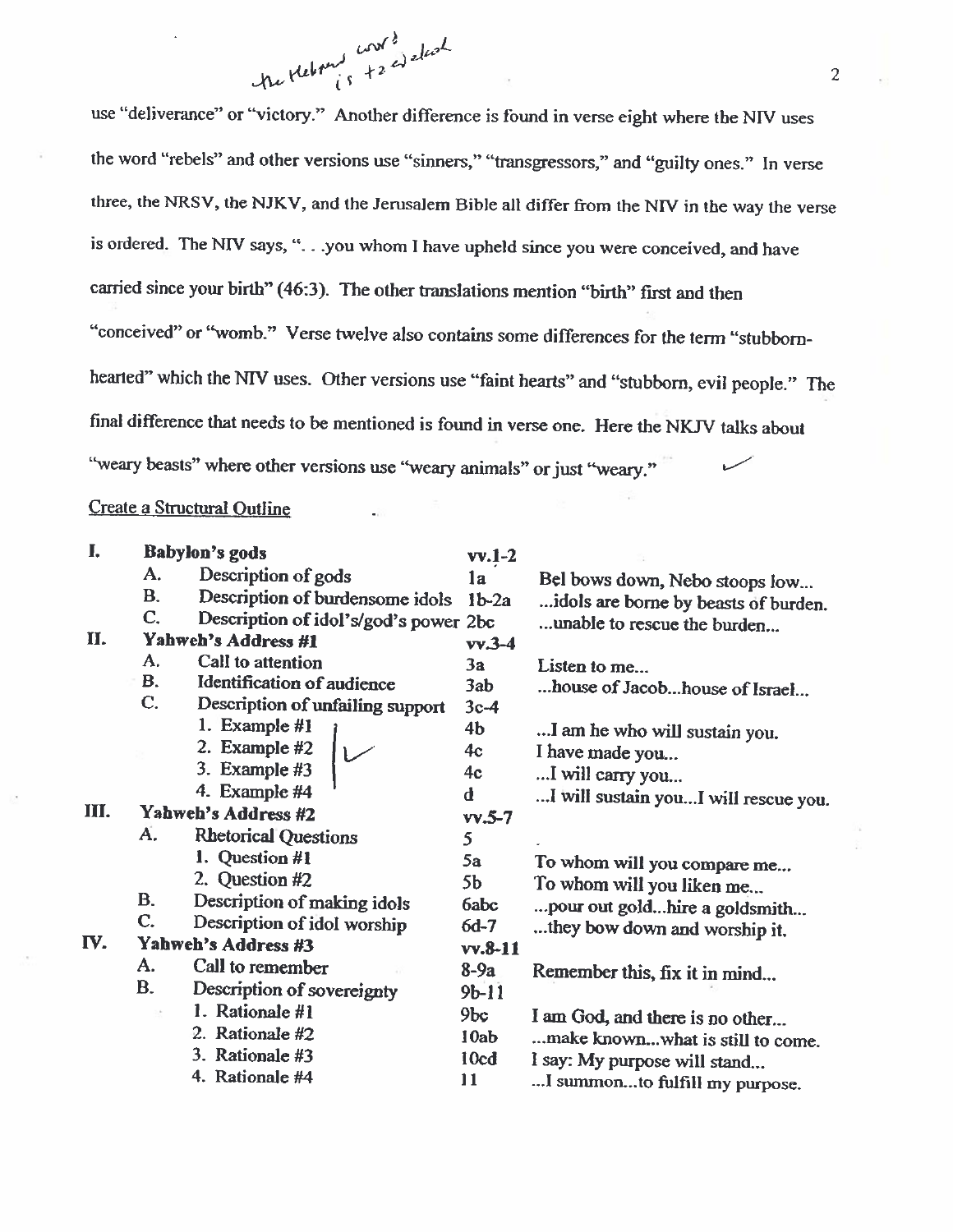#### Vahweh's Address #4 V.

|                |                            | .    |               |
|----------------|----------------------------|------|---------------|
| $\mathbf{A}$ . | Call to attention          | 12a  | Listen to me  |
| <b>B.</b>      | Identification of audience | 12ab | you stubborn  |
| $\mathbf{C}$ . | Description of action      | 13   |               |
|                | 1. Action $#$ ]            | 13ab | I am bringing |

n-hearted... my righteousness near... 13cde ...my salvation will not be delayed.

## Identify the Genre of the Text

2. Action #2

Um son

It is important to identify the genre of the text so that the text can be better understood. The genre of Isaiah 46:1-13 is poetry. The reason the text is poetry is because of the way it is written and laid out. Another reason this text is poetry is because it is not prose. In addition to being poetry, this text is also a salvation oracle. It is a salvation oracle because there is a call to attention (46:3), a description of the situation (46:1-2, 5-7), a description of God's saving action (46:8-11), and an explanation of why God is doing this (46:12-13).

 $vv 12.13$ 

## **Research the Text**

The next step in the exegetical process is to research the text to find out what it meant to the original audience. In order to understand Isaiah 46:1-13, it is important to first examine the historical setting of this passage in the context of the book of Isaiah. Some scholars suggest that it is very difficult to assign a specific date to the material of Isaiah 40-66 because these chapters do not highlight their historical and social setting (Seitz 315). Seitz suggests that the reason Isaiah 40-66 does not specify a historical setting is because the prophet's audience would have already known everything that was going on at the time (315). But, it is possible to distinguish the time frame that this text is dealing with based on historical events even though Isaiah 46 does not have a specific date assigned to it. Some of the other chapter / such as Isaiah 40 and 41, help to shed some light on the historical setting. Isaiah 40:1-2 addresses the people of God by telling them that their punishment is over and their sin has been paid for. Isaiah 41 records God telling

 $\overline{3}$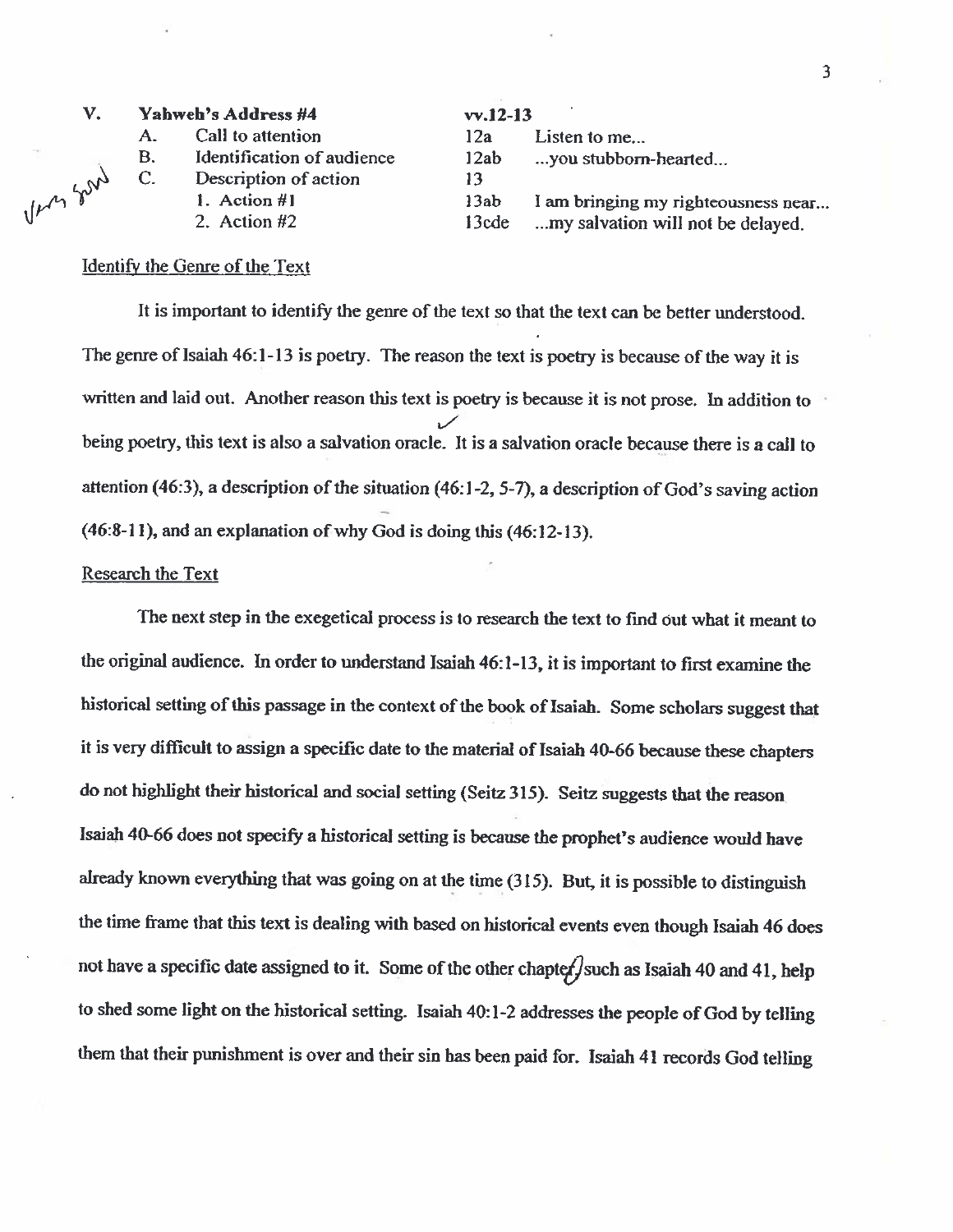his people that he is going to destroy their enemies and deliver them. Isaiah also makes it clear that Cyrus, the Persian, is going to be the one who takes over Babylon (45:1). Cyrus did in fact capture Babylon in 539 BC and soon after that he released the Israelites to return to Jerusalem (Ezra 1:1-8). This context is important to Isaiah 46:1-13 because it brings more understanding to why Yahweh is speaking about how the gods of Babylon are not going to be able to save them when they go off into captivity. God is going to use Cyrus to defeat Babylon and the gods of  $\left| \right|$ Babylon are not going to be able to save or protect their worshipers.  $50 - 416$ 

Now that the historical setting and context of Isaiah 46:1-13 has been determined, it is time to examine the text, which is broken down into five main sections. But first, it is necessary to examine the meaning of the word "carry" since it appears four times in the first three sections of the text. The word "carry" can be translated in Hebrew as nasa or sabal. Nasa is used six hundred fifty-four times in the Old Testament. It is used fifty-eight times in Isaiah and three times in Isaiah 46. Nasa is most commonly translated as carry, bear, or lift up (Kohlenberger 1111). This word has two definitions which are both used in Isaiah 46. The first definition is to bear, carry, lift up or also to forgive (Kohlenberger 2139). The meaning of this word as it occurs in Isaiah 46:4,7 is best understood as God carrying his people the way the idol worshipers carry their idols. The second definition is not as common, but it means to be forgiven, honored, or carried (Kohlenberger 2139). The meaning of this word as it is used in Isaiah 46:3 should be understood as carried.

Sabal is the other Hebrew word that is also used to translate the word "carry." Sabal is only used nine times in the Old Testament. It is used five times in the book of Isaiah and three of those times it is used in Isaiah 46. Sabal is most commonly translated as bear or sustain, but it can also be translated as carry, carried, draws himself along, or draw heavy loads (Kohlenberger

4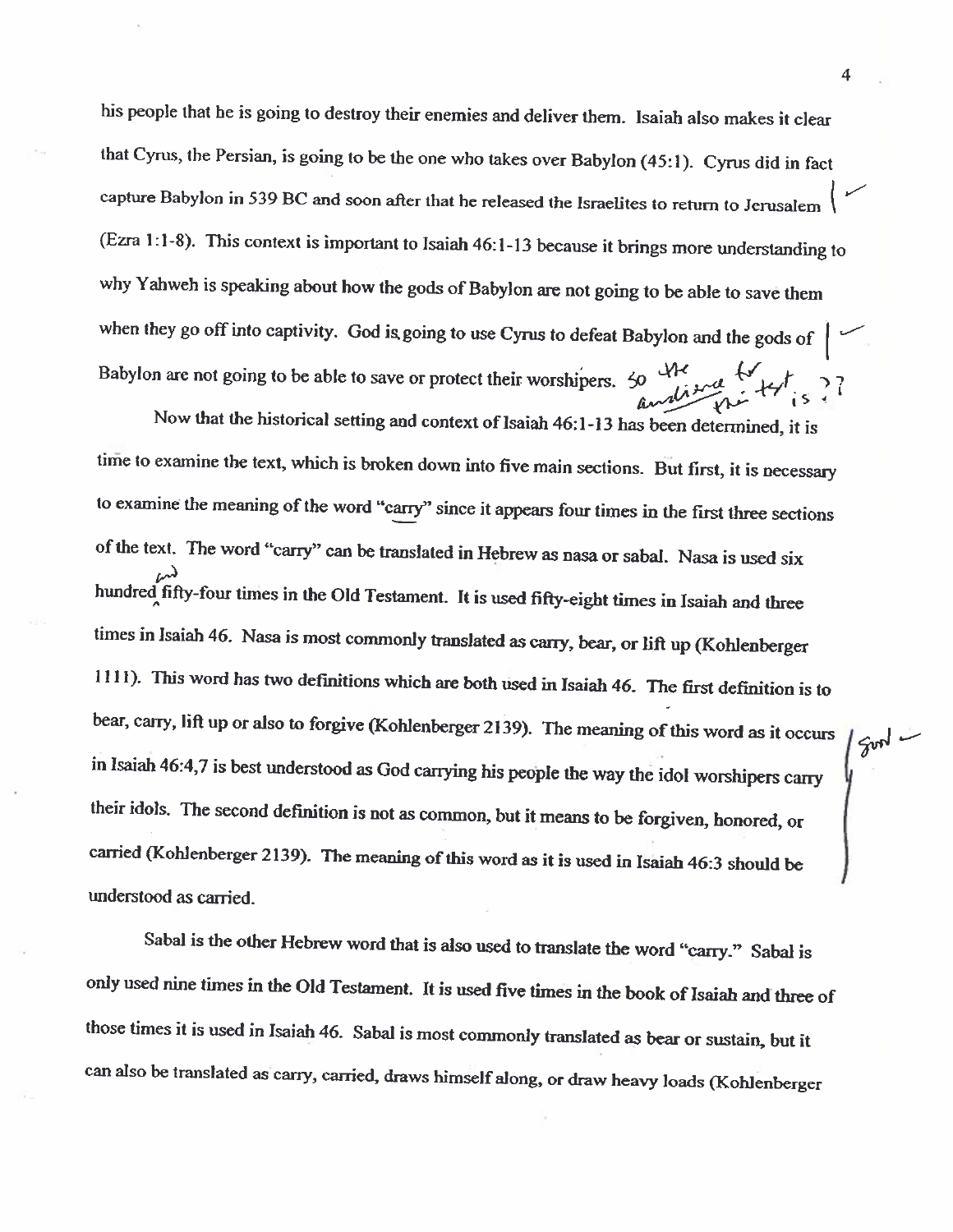1137). The meaning of this Hebrew word is concerned with the bearing of burdens or loads. This bearing of burdens can be both literal and figurative. This word is used in Isaiah 46:4 where it is translated as sustain and it is also used in Isaiah 46:7 where it is translated as carry. Now that the meaning of the word "carry" has been defined, a better understand will be gained as this word is examined in the text.

In the first section of the text, verses one and two, Yahweh is contrasting himself with idols by giving a description of the two most prominent gods of Babylon. Bel was a title that meant "Lord" and was given to the chief god (Oswalt 228). In Isaiah 46:1, Bel refers to Marduk, the city god of Babylon, who was the leader of the gods (Goldingay 267). Nebo, the patron god of the royal dynasty, was Marduk's son (Goldingay 267). It was a practice of the Babylonians to carry the images of their gods in an annual New Year's Festival procession through their city (Oswalt 228). Isaiah uses this procession to make his point about how Yahweh is different than other gods. There are a couple of different interpretations that scholars suggest for these two verses in regard to the procession of the gods. One interpretation is that the gods are being mocked because they have to be carried on the backs of animals (Brueggemann 87). These gods are a burden to the animal because of their size and weight. Each time the animal carrying the god takes a step forward, the god that is mounted on its back shifts or sways giving the noor<br>*nahm* impression of instability (Brueggemann 87). Another interpretation is that when the gods of a nation fell, that nation fell. McKenna suggests that when the Babylonians heard that Cyrus was coming after them, they turned to Bel and Nebo for help (481). Therefore, if the Babylonians wanted to avoid total defeat they would flee carrying their gods. Carrying their gods would have been a burden to the animals and would have slowed them down. The gods do not have the power to rescue the burden of the animals or the people. The gods could not save or protect their

5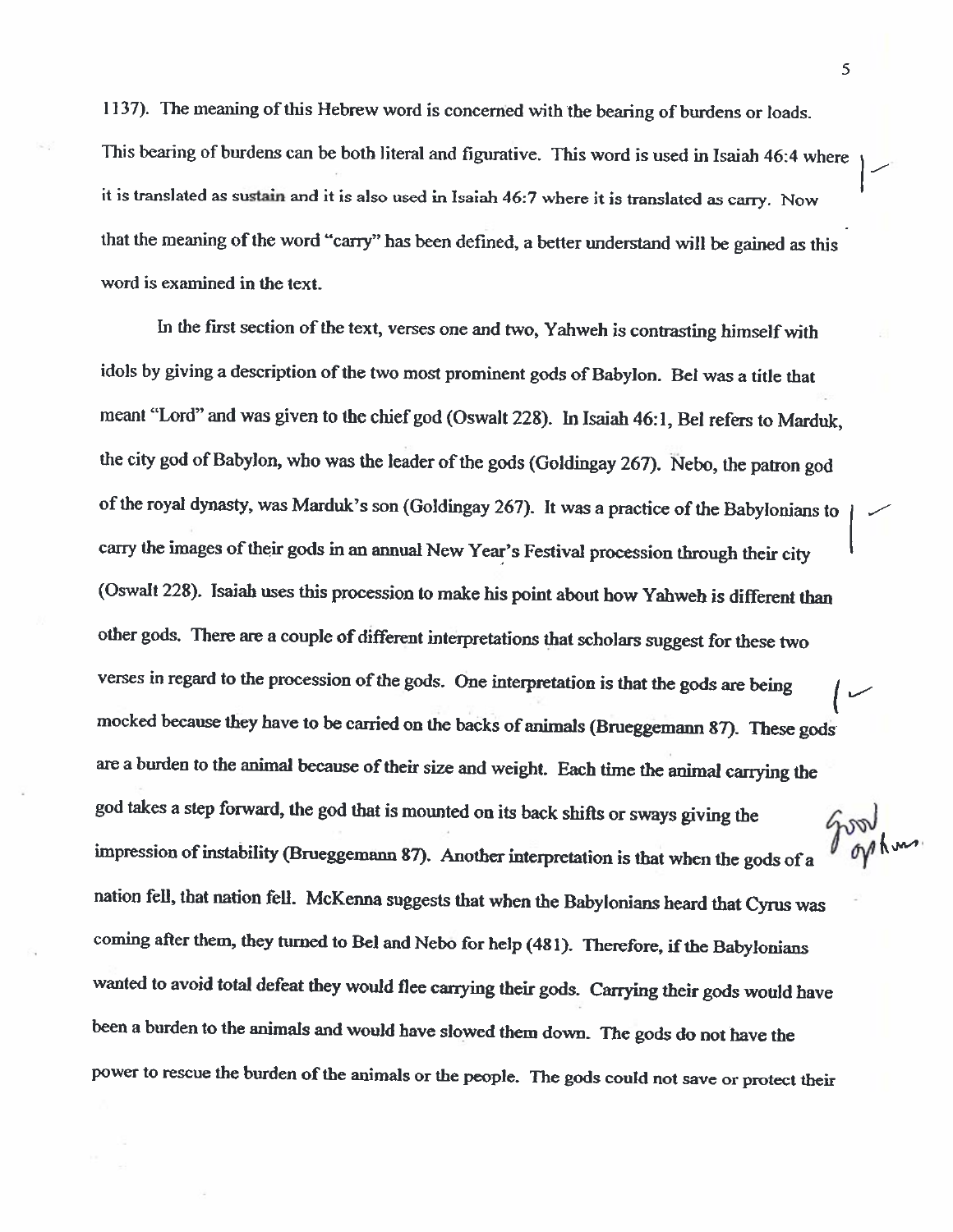own image, let alone save or protect the people.  $\sqrt{\phantom{a}}$ 

Yahweh compares himself to Bel and Nebo in verses three and four, which is the second section of the text. Bel and Nebo are dead gods who have to be carried and are burdens. Yahweh, on the other hand, carries the burdens of his people. Yahweh addresses the people as house of Jacob and house of Israel to help them remember their history with him and how they  $\sim$ have never had to carry him (Oswalt 230). Yahweh wants his people who are in exile to  $\mathcal{K}e_{\mathbf{r}_1}$ . remember how he has carried them since conception and birth and how he will carry them to their old age.

ء≀ه Verse four contains four first-person pronouns which emphasizes the fact that Yahweh does not depend on his people for anything. Yahweh says he will sustain, carry, and rescue his people. The verbs are also important to note because they contrast sharply with the ones used to describe Bel and Nebo. Bel and Nebo need to be carried, they are made, and are unable to  $\sqrt{3}$ rescue, but Yahweh is able to do all those things. God is trying to tell his people that they can count on him and rely on him for their future.

The next section of this text is Isaiah 46:5-7. Yahweh resumes his criticism of the idols. Yahweh is trying to show his people that there is no comparison between him and the gods of the Babylonians. Other gods are created by humans and are subject to the limitations of time and space. There are three rhetorical questions that Yahweh asks his people (46:5). First Yahweh begins by asking them who they are going to compare him with. In the Babylonian culture, the kings took on the names of Bel and Nebo in a way to compare themselves with the gods (Goldingay 267). For example, Nebuchadnezzar uses Nebo's name and Belshazzar uses Bel's name. But no one can do that with Yahweh's name. The second question is, who will you make me equal with? Once again, the tradition in the Babylonian culture was that the gods would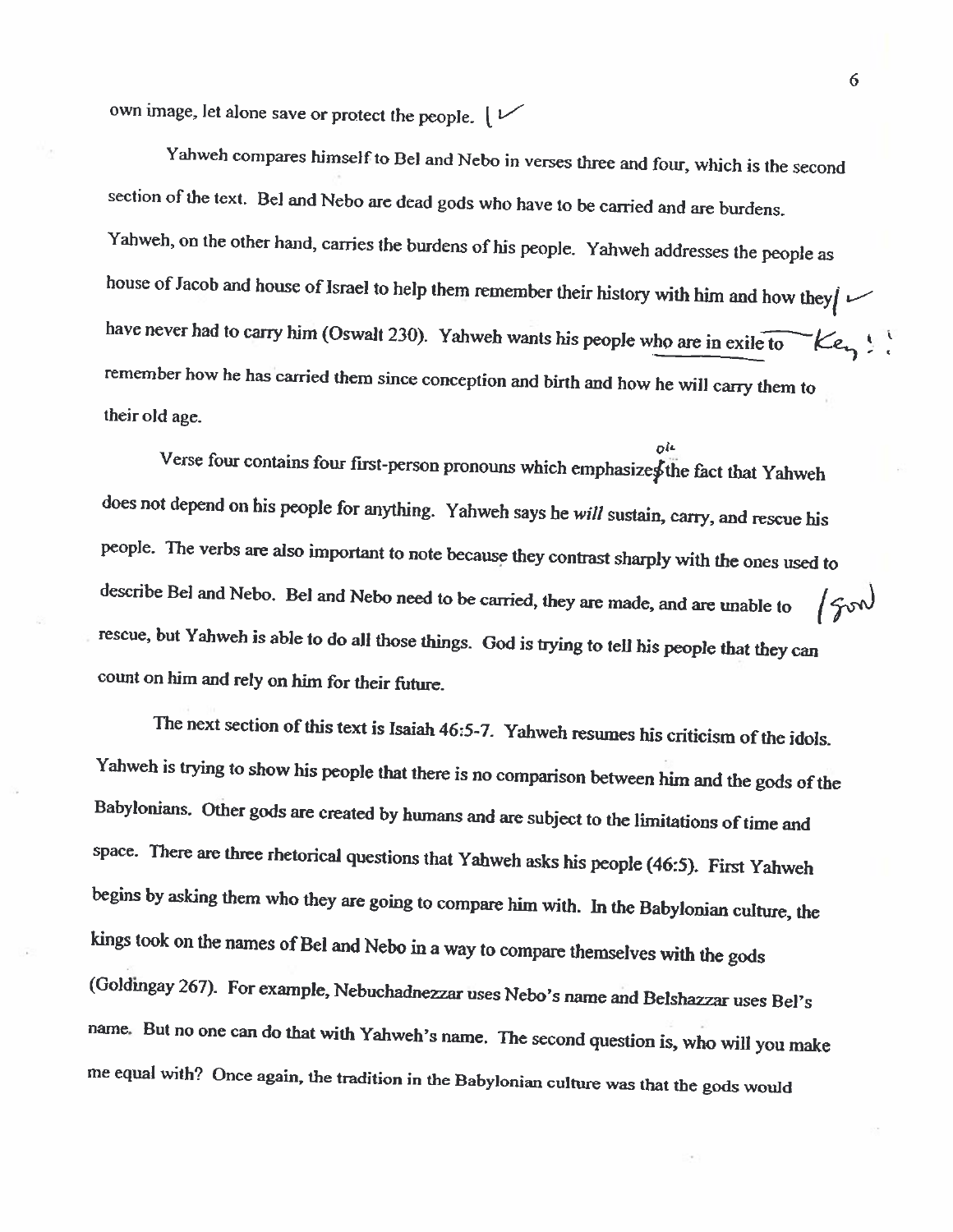compete with each other to see who was their equal or who was the better god (McKenna 483). By asking this question, Yahweh is saying that there is no one who could ever be considered equal with God. The third question that Yahweh asks is, who will you liken me with? When an individual had an idol made, the idol maker was to create an idol that portrayed the visual (Should not be modeline) - it is in alternative  $40<sup>nd</sup>$ qualities of the god (McKenna 483). Yahweh is so unique and so different from any other god that it is not possible for him to be created into any kind of idol to worship. In fact, God commands his people not to make idols (Ex. 20:4). Yahweh is a unique God and he cannot be compared, counted equal, or likened to any other god.  $\sqrt{\phantom{a}}$ 

The fourth section of the text involves verses eight to eleven. In this section, Yahweh is calling his people to remember their past. The people are to remember the history they have with Yahweh and how he has provided and cared for them from birth to old age. Yahweh wants the people to remember that they only have one God and he is the God who has shown them his reliability through past events like creation, the flood, the exodus, the conquests, the judges, etc. (Oswalt 235). It is also in this section that Yahweh refers to the people as "rebels" (46:8 NIV). Oswalt suggests that this term expresses the idea that these people are leaning toward unbelief instead of just having little faith (235). The people had been surrounded by the Babylonians and their gods for so long that they needed to be reminded and encouraged to put their belief and trust in the one true God.

Verses ten and eleven continue to give an even clearer picture of the uniqueness of Yahweh and how different he is from other gods. Yahweh's uniqueness is made evident by the way he declares everything that is still to come (46:10). God knows what he is doing in the lives of his people and he has something planned for them in the future. Yahweh also says, "... My purpose will stand, and I will do all that I please" (46:10 NIV). Yahweh can do whatever he

 $\tau$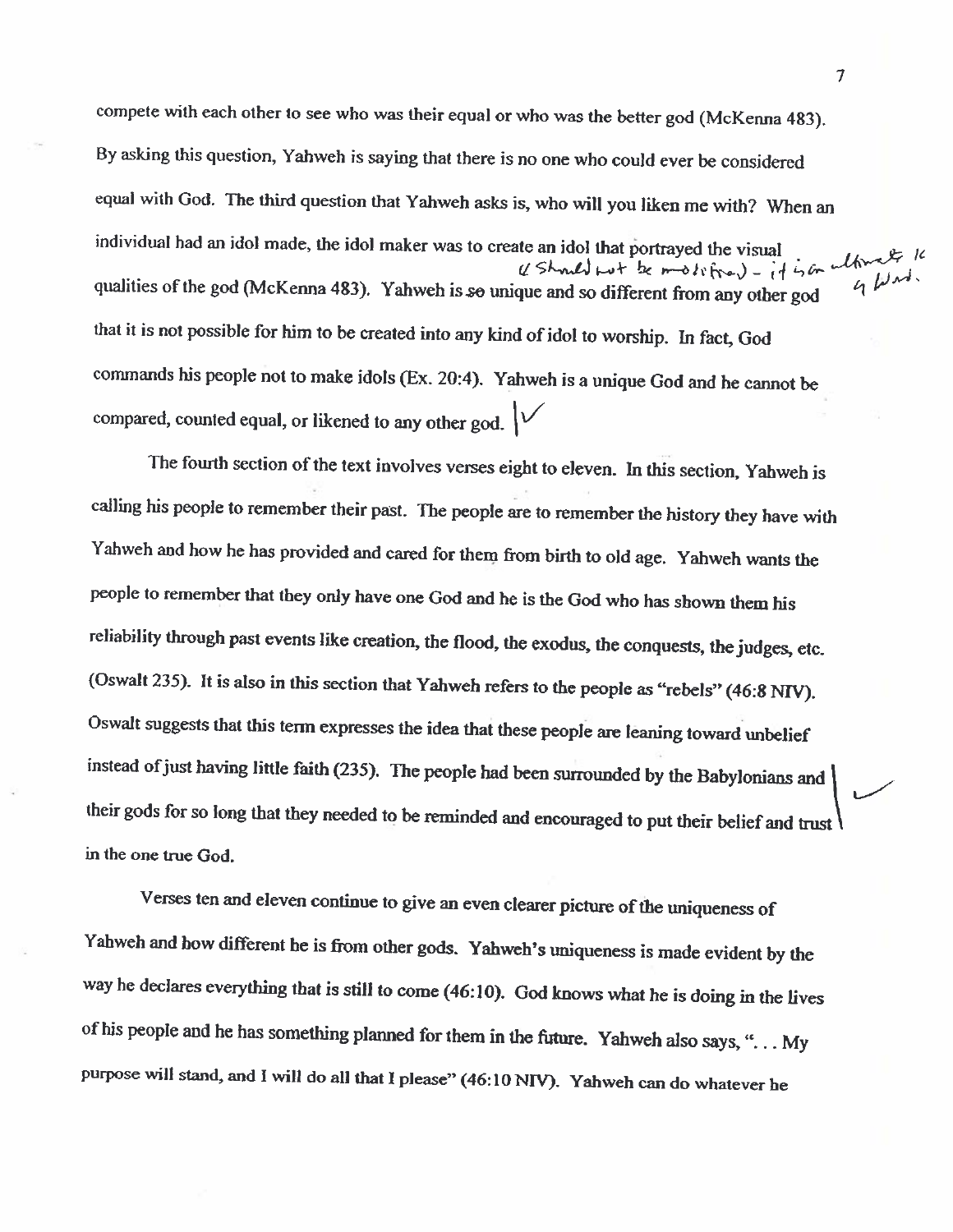wants because he alone is God. There is no one else like him in all the universe. Yahweh's uniqueness is displayed once again in the way that he calls a bird of prey, a man to fulfill his purpose (46:11). This is a reference to Cyrus, the Persian, although he is not mentioned by name (Brueggemann 90). Yahweh is going to use Cyrus to fulfill his plan and purpose.

The final section of this text serves as a conclusion to the previous verses. Verses twelve and thirteen state that Yahweh can and will deliver his people no matter what kind of situation they are in. Once again, God calls his people to listen to him. This time Yahweh calls the people "stubborn-hearted," which seems to infer that if the people continue to question Yahweh as their God, it is no longer a matter of unbelief but a willful refusal to believe (Oswalt 237). Yahweh also says that these people are far from righteousness (46:12). Oswalt suggests that there are two interpretations for understanding this statement of the people being far from righteousness. First of all, a literal interpretation would mean that because of the people's lack of faith they are far  $\vert \vee$ from experiencing the deliverance that God wants to bring them (Oswalt 238). The second way of interpreting this statement is in an ironic sense. God's deliverance is actually not far away at all; it is quite near. The people do not realize how near God's deliverance is because of their spiritual blindness (Oswalt 238). Even though the people are far away from righteousness,  $i \circ i$ Yahweh is bringing his righteousness near through Cyrus.

Yahweh also promises his salvation to Zion (46:13). It is necessary to take a closer look at the word "salvation" that is used here to gain a better understanding of the text. The Hebrew word for "salvation" that is used in this verse is tesuah. This word is used thirty-four times in the Old Testament. It is only used two times in the book of Isaiah and is found in Isaiah 45:17 and Isaiah 46:13. Tesuah is most commonly translated as salvation or victory (Kohlenberger 1675). The general meaning of the Hebrew word for "salvation" implies bringing help to people in the

8

عز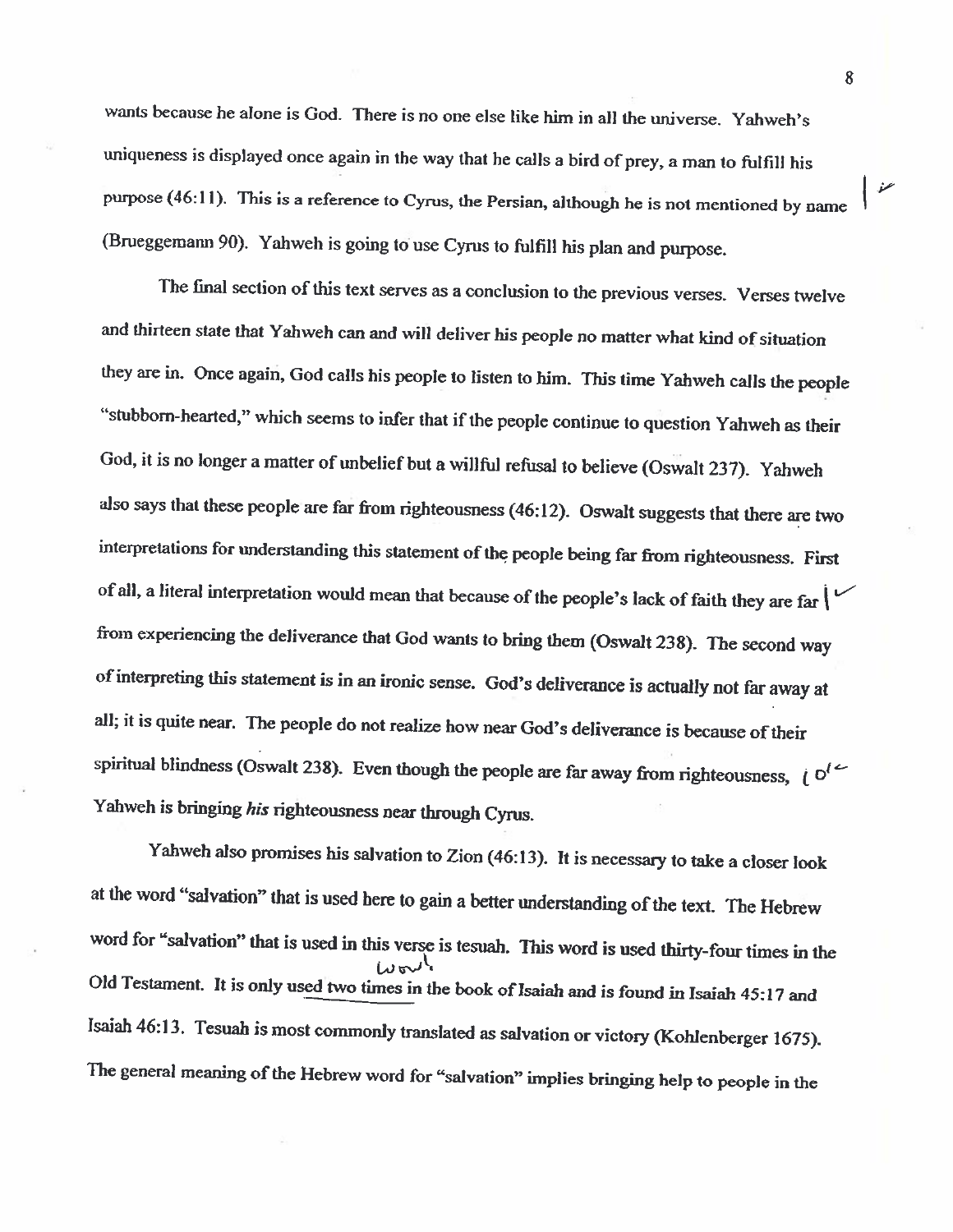middle of their troubles rather than rescuing them from the troubles (Hubbard 556). The other prophets also use the word tesuah to affirm that it is only Yahweh who saves (Jer. 3:23). The meaning of this word is also tied up in the fact that Yahweh has a track record as Savior, which is a claim that no other god can make. Yahweh never lacks the power to save. Israel's confidence  $\vert \hspace{-.07cm} \vert$ for salvation can only lie in Yahweh and not in idols (Is. 45:17). Therefore, the meaning of the word "salvation" in verse thirteen is that Yahweh is about to bring help to his people in their time  $\vert \hspace{.1cm} \vert$ of trouble and their time of exile in Babylon is about to end.

## **Relate the Parts**

Now that the research of the text is complete, it is necessary to examine how the different sections of the text fit together. The text begins with Yahweh describing how useless the Babylonian gods are (46:1-2). Yahweh describes how the Babylonian gods are actually a burden to those who worship them, instead of the gods carrying the burden of the people like Yahweh does for his people. This leads into the next section of the text where Yahweh calls his people to remember their history with him (46:3-4). Yahweh has been faithful to his people and he has carried them from birth to old age. Yahweh questions his people by asking them why they would even consider comparing or likening him to idols (46:5-7). Yahweh goes on to describe the process in which an idol is made. He also describes how useless the idol actually is because it is made by human hands and it has no power to save. Once again Yahweh calls his people to remember their past history and how he has demonstrated to them that he is the one and only true God (46:8-11). Yahweh concludes his address to his people by telling them that he can and will deliver them, unlike the Babylonian gods who can do nothing (46:12-13). Yahweh is bringing Engelber schatzer his righteousness and his salvation near. In fact Yahweh is going to bring his salvation to Zion.

9

intersing.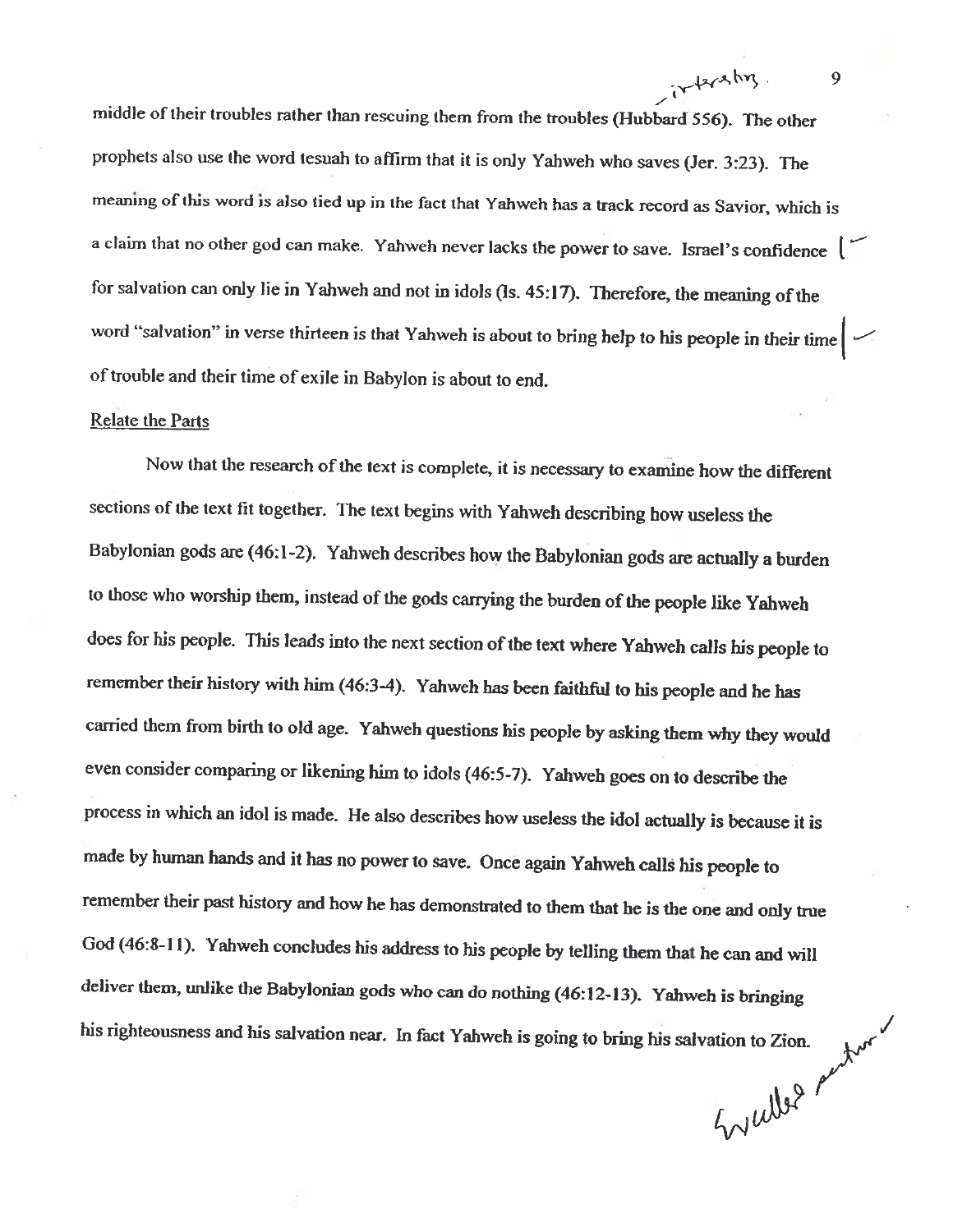## **Construct a Thrust Statement**

It is important to understand the message of this text that was intended for the original audience. The message of this text that was given to the original audience could be summarized as follows: The gods of the Babylonians are nothing and cannot even begin to be compared with Yahweh and the way in which he has proven faithful in carrying, protecting, providing for, and sustaining his people. It is Yahweh's plans and purposes that will be carried out to bring and reform them to 2 ju. righteousness and salvation to his people in Zion.

## **Explain the Theology**

Now that the meaning of the text is clear and understandable, it is important to highlight what this text teaches about the nature of God. First of all, the text teaches that Yahweh is the one and only true God and there is no one like him. This fact is clearly demonstrated when Yahweh makes evident the faet that the gods of Babylon are nothing compared to him (46:1-2, 5-7). Bel and Nebo are only idols that are burdens to the people who worship them, but God carries his people (46:3-4). God makes it very clear to his people who he is and that there is no one else like him (46:9). This same theological insight about God runs throughout the book of Isaiah. There are numerous references where God refers to himself as being the one and only God (Is. 37:16-20; 41:4; 43:10; 44:6,8; 45:5,21). God is constantly reminding Israel that he is the one and only God that they are to worship, trust, and rely on. The rest of the Bible also stresses this very important theological insight. The ten commandments say that we are not to worship any other gods but Yahweh (Ex 20:3). Deuteronomy 6:4 addresses the importance of Yahweh being the one and only true God that the Israelites were to worship and serve. The prophets also stress this theological insight. Jesus teaches his disciples that God is the only God they are to serve (Mt. 5:24). The book of Revelation also contains many references that talk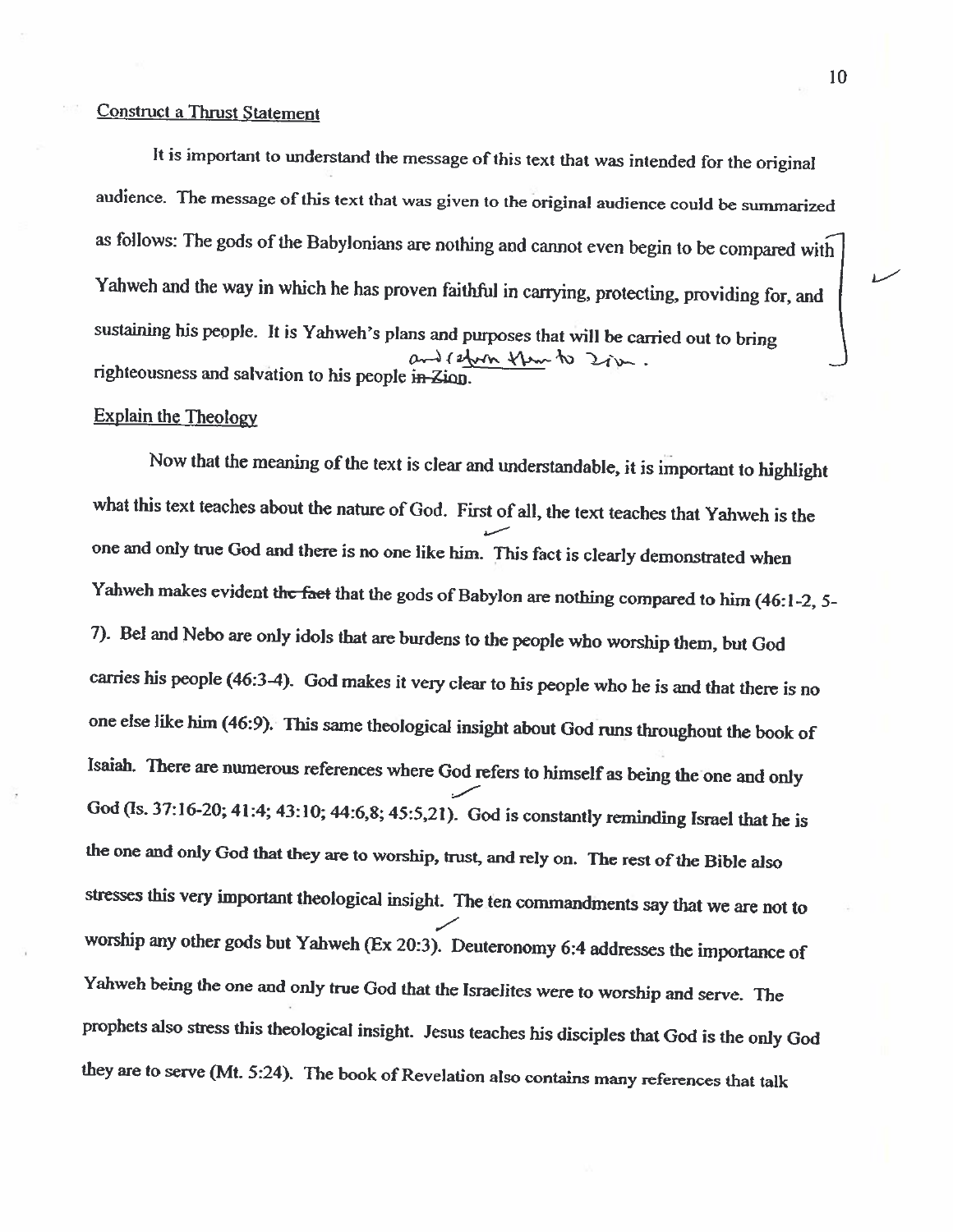about God as the one and only true God (1:8,17). Therefore, it is clear that this theological Soory insight is important both to the book of Isaiah and the whole Bible.

Another theological insight that can be taken from this text is that God is dependable. God clearly states his dependability in Isaiah 46:3-4, 10-11. God makes it evident to his people that all through their history with him, they have never carried him like the Babylonians have carried their gods. God has always carried his people, from birth to old age. God wants his people to recall their history with him so that they can remember how dependable he actually is. This theological insight is addressed throughout the book of Isaiah. One example occurs in Isaiah 7 and 8 where Isaiah is telling King Ahaz that he should trust in God to protect him instead of trusting and relying on Assyria. King Hezekiah was also confronted with the same dilemma of whether or not he should rely on God to protect him from the Assyrians (Is. 36-39). The rest of the Bible is also full of different stories where individuals decided to depend and trust in God for help instead of turning to someone else or some other god. Some examples of this are the exodus event (Ex. 12:31-14:31) and the conquests of the promised land that are recorded in the book of Joshua. The New Testament is full of stories of people who depended on Jesus to heal them. Ford Jesus even teaches his disciples about trusting in God (Mt. 6:25-34). Apply the Text to the Present

Now that the theological insights from this text have been addressed, it is necessary to apply these insights to individual Christians and to the church in today's society. The world today seems to promote the worship of all kinds of human made gods and idols. Some of the different idols that the world worships are materialism, music, television, professionalism, education, and many other things. Because Christians live in the world and are surrounded by people who worship all these different kinds of gods, it is very easy to forget that God is the one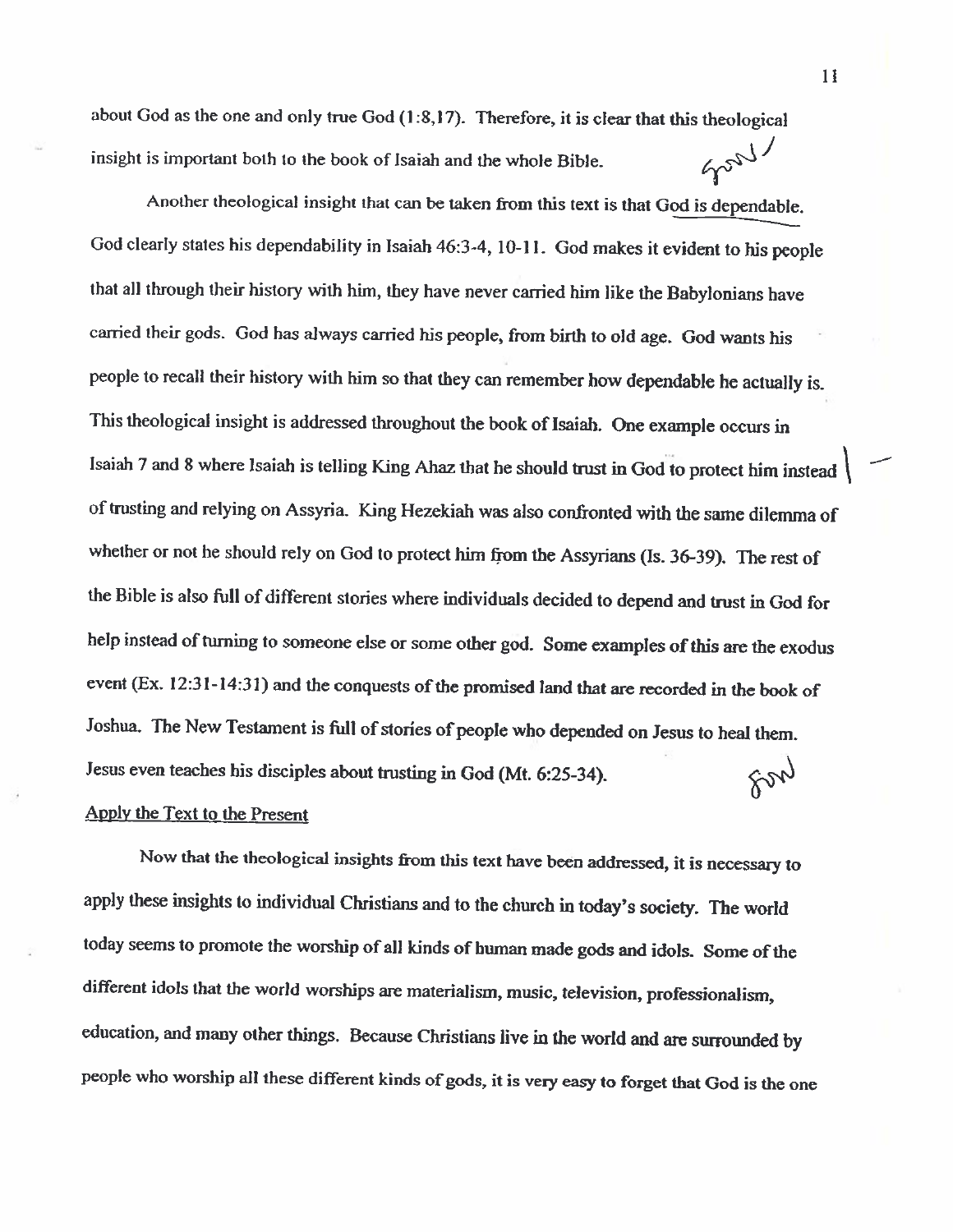and only true God that is to be worshiped and to served. The gods that the world serves can in no way begin to compare to the true and living God. Individual Christians and the church as a whole need to remind each other that we are called and instructed by God to worship only him Ams. and no other god. Christians need to take some time and reflect on their lives so that God can speak to them and show them the things in their lives that have become gods. The church needs to be encouraging believers to not allow themselves to get sucked into following the many gods that the world promotes. The church also needs to help Christians by teaching them about the one and only true God and how he is so different from the other gods of the world.

Another application that can be made from this text is the fact that Christians today can totally depend and trust in God because he has proven himself faithful and because his plans will be carried out. In this text, God wanted his people to think back over their history with him so that they are able to remember the different ways that he has shown himself to be dependable and trustworthy. Christians need to be in the practice of remembering how God has proven himself to be dependable and trustworthy in our own lives. God has promised to carry us, provide for us, and protect us. So when Christians remember how God has worked in their lives in the past and the ways in which he has taken care of them, their faith is strengthened so that they can depend and trust in God even more than before. The church also needs to be encouraging its members to remember the church's history with God so that they can especially trust in God when the church goes through difficult times. God also proves his dependability and trustworthiness by the ways in which he compares himself to some of the gods that we have in our lives. God did the same thing for the Israelites when he compared himself to the Babylonian gods to show Israel that he was more dependable and trustworthy than any god. God is trying to show Christians and the church today that he is much more dependable and trustworthy than some of the gods we

 $12<sup>2</sup>$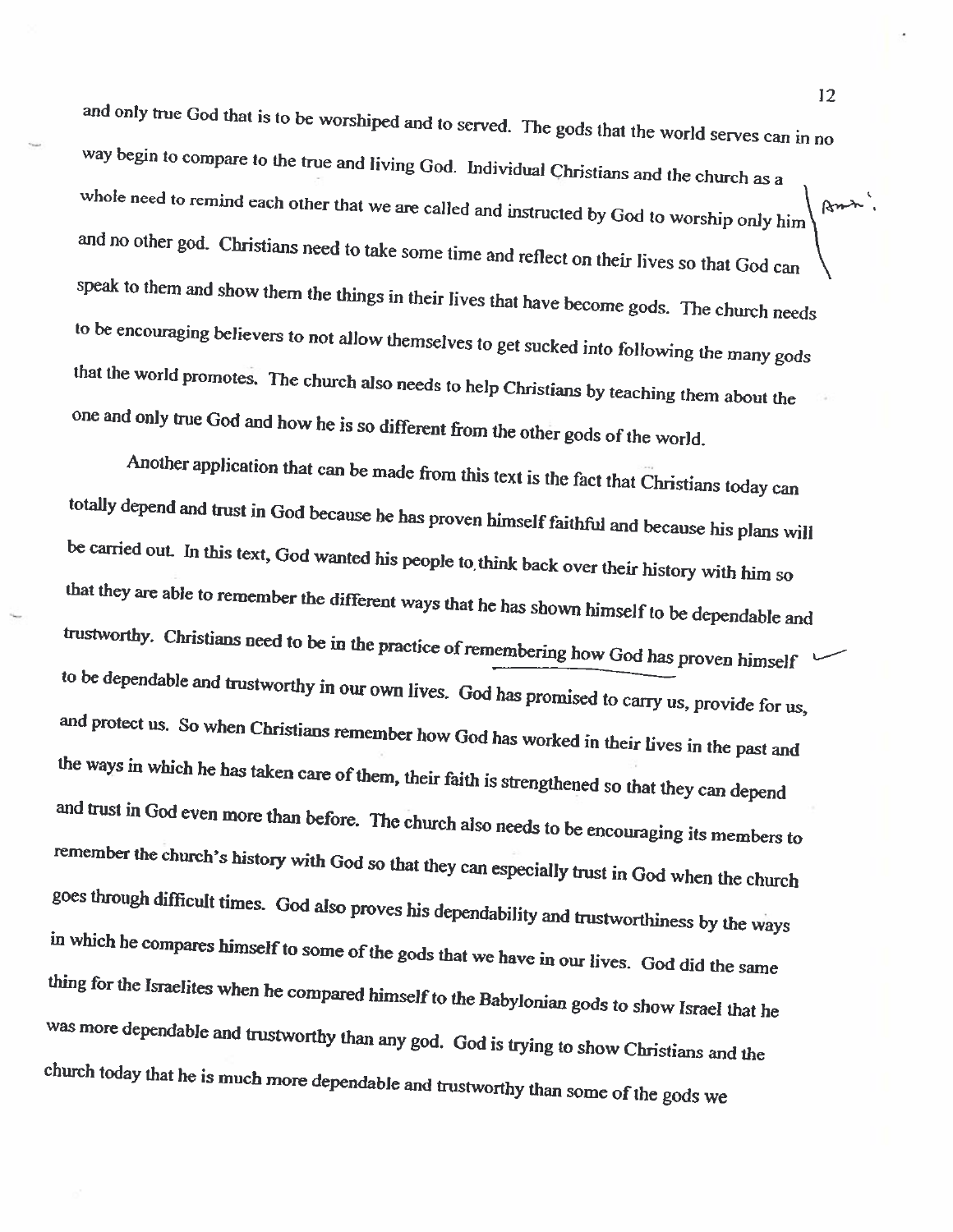worship. For example, God teaches us in his Word that Christians are not to worry about their food and clothes (Mt. 6:25-34), but some Christians are so caught up in worrying about whether or not they have the latest and best fashions in their wardrobe that they forget that God can meet their needs and provide them with so much more than they could ever imagine, if they would only depend and trust in him. God is dependable and trustworthy and this is made very clear to | -Christians all throughout the Bible and even in our own personal history with God.

## Conclusion

In conclusion, after examining Isaiah 46:1-13 in great detail, it is clear that God was trying to tell the Israelites that the Babylonian gods are nothing and cannot even begin to be compared to him and the way in which he has proven faithful in carrying, protecting, providing for, and sustaining his people. It is Yahweh's plans and purposes that will be carried out to bring righteousness and salvation to his people in Zion. God is also trying to speak to Christians today through this text by telling us that he is the one and only true God we are to worship and that we can totally depend and trust in him to take care of us.